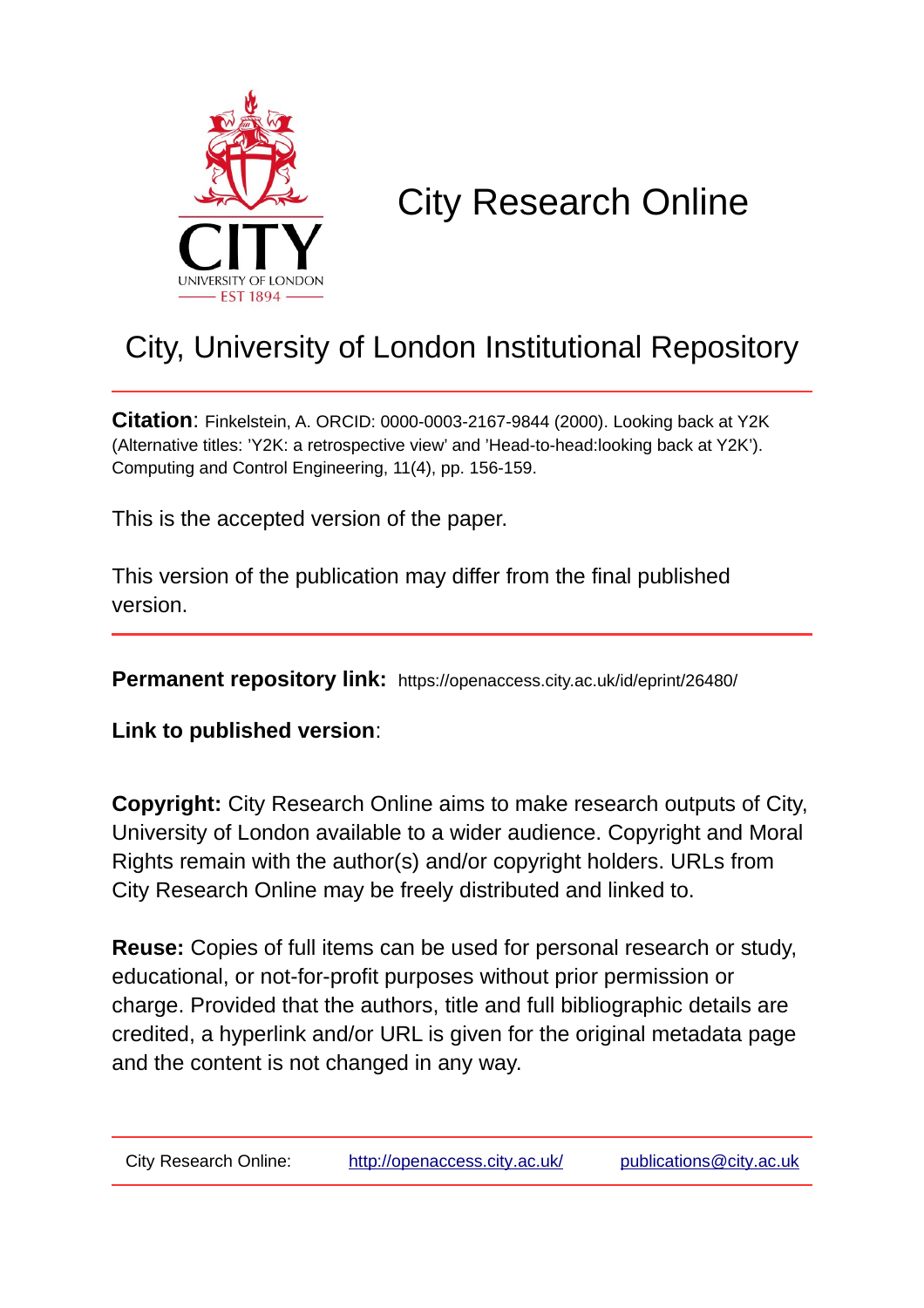#### Y2K: a retrospective view

### Anthony Finkelstein University College London, Department of Computer Science, Gower St. London WC1E 6BT. (a.finkelstein@cs.ucl.ac.uk)

#### **Introduction**

It is now well known that the widely predicted catastrophic consequences of Y2K did not occur. It is also clear that estimates of the nature and severity of the problem were wildly exaggerated. The UK in particular appears to have been subject to an unwarranted public panic. This has, I believe, damaged the credibility of the profession. Though many wilder prophets of doom would not be considered to be engineering professionals, we failed to clearly and effectively counter their claims.

While it would be fun to repeat the more ludicrous of the predictions and hold those responsible up to ridicule this serves very little purpose. It is much more interesting to reflect on how and why the hype and panic spiralled out of control, as a basis for ensuring that such a problem never occurs again.

This commentary is divided into 5 parts: a discussion of the reactions to Y2K post-January 1st; some comments on the changing reactions to Y2K in the period immediately leading up to January 1st; some popular millennium myths; an analysis of why different parties to the Y2K panic acted as they did; and, some suggestions for the future. The commentary is largely polemical. I am concerned that, as soon as possible, the issues discussed receive scientific attention and that the analysis which was so lacking in the Y2K lead-up is undertaken.

#### **Post January 1st**

Predicting disaster is, in general, a win-win proposition. If the worst happens then you are a prophet in your own time. If, on the other hand, nothing happens it was only due to your foresight that the terrible consequences were averted. The latter view was certainly dominant in discussions immediately following the uneventful, from a computing perspective, millennium. Of course, the identical argument could be made by the salesman who persuades you to purchase tiger repellant and presents the fact that you are not subsequently eaten by a tiger as proof of the efficacy of the repellant.

A suggestion which received wide currency after January 1st was that disaster would strike but not on that date. A variety of different candidates were suggested. The first day back at work, when the Y2K contingency team were stood down, the end of January, February 29th, the end of the financial year, and so on. Putting back the end-of-the-world is, of course, the standard fall back of millennialists of all types. These revised prophecies have proved as mistaken as the one they replaced.

Two other reactions have been evident. The first says that widespread failures did, in fact, occur but that the commercial interests and the need for secrecy to protect client confidence, for example in banks, meant that there was no publicity for these failures. This is a standard conspiracy theory explanation and can be readily dismissed. More seriously others point to the small number of widely publicised failures as evidence that their predictions were correct, "after all, what might have happened if ..." The examples given are a failure at Oak Ridge Laboratories in the USA (which processes nuclear weapons), failures in the alarm systems at Japanese nuclear power stations, the failure of dialysis machines in a Scottish hospital. These are serious sounding but what characterises all of them is the absence of a detailed account of what actually happened; ignorance about the general failure characteristics of the systems (how often do false alarms occur generally); and, the fact that they were dealt with quickly and effectively without adverse consequences. The examples are in any case few and far between despite the fact that the world media were eagerly seeking such failures.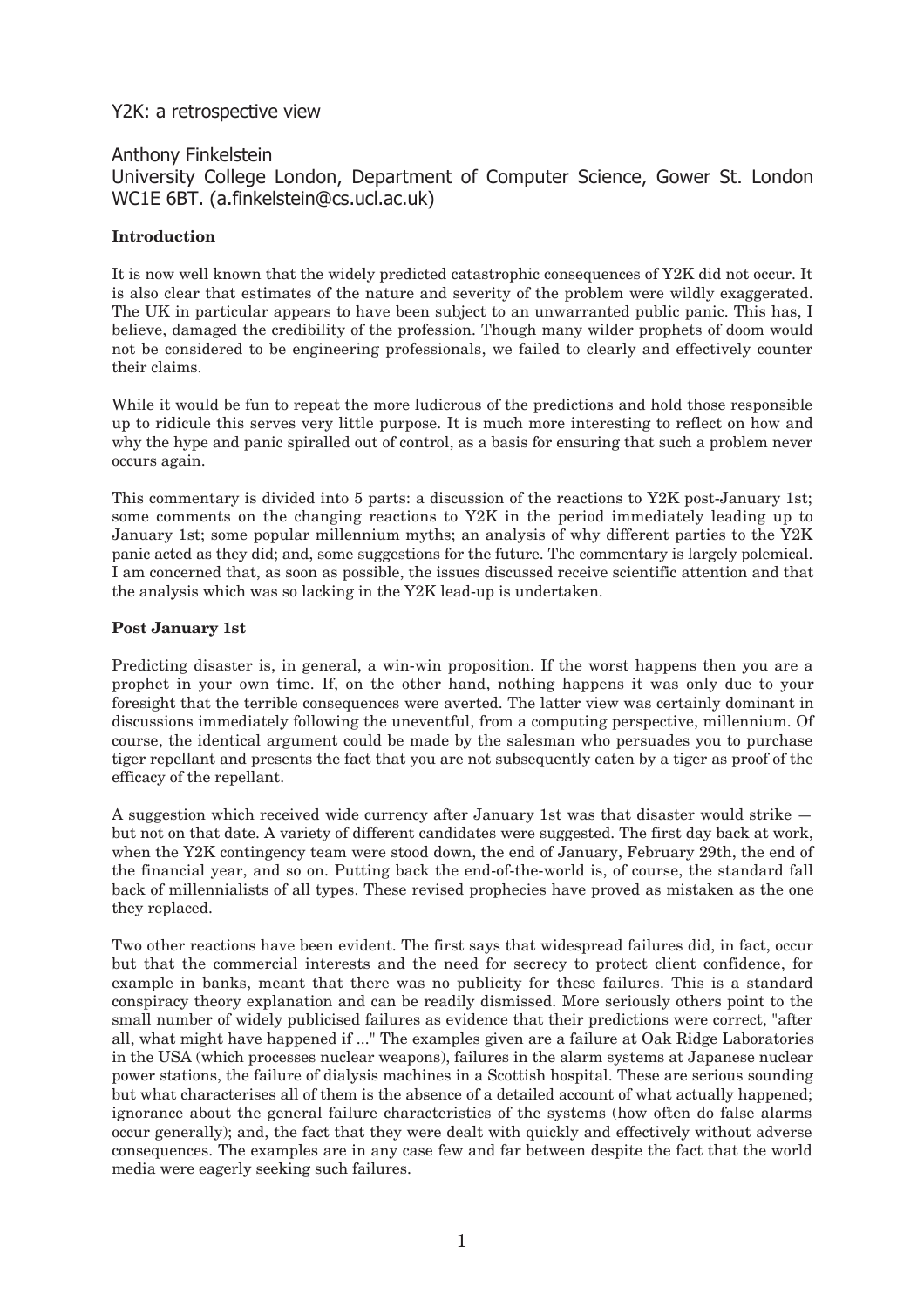#### **Pre January 1st**

In the period leading up to January 1st those who had made dire predictions of catastrophe proved amazingly unwilling to adjust their views in the face of what was actually happening. A good example of this was September 9th 1999 (9/9/99). On this date data marked "never to expire" (realised as expiry 9999) would be deleted bringing major problems. This was supposed to be a pre-shock that would prepare the way for the disaster of January 1st. Nothing happened. Now, if you regarded the problem as a serious threat in the first place, this should surely have acted as a spur to some serious rethinking. It did not.

September 9th 1999 is only an example. Similar signs should have been evident on January 1st 1999, the beginning of the financial year 99-00, December 1st, and so on. Indeed assuming, as was frequently stated, poor progress had been made on Y2K compliance programmes we would have anticipated that such early problems would be common and severe. I see no reason to suppose that problems should not have been more frequent (or at any rate as frequent) in the period leading up to December 31st 1999 than afterwards given that transactions started in 1999 may complete in 2000, while after January 1st new transactions start and finish in the new millennium.

The ability to distinguish signal from background is an elementary engineering skill. Most real software systems are full of errors, they fail frequently. Any failure or problem has to be measured up against the background rate of failures that users experience. This same issue of background applies to Y2K expenditure. Large figures - billions (!) of dollars - were given as the cost of Y2K compliance in certain industries. These figures while absolutely large are relatively small when set against IT expenditure overall and even smaller when set against the financial and other economic transactions that computing systems mediate.

#### **Millennium Myths**

It is perhaps worth spending a little time reviewing some popular millennium myths.

"At the stroke of Midnight". However appealing the idea of a millennium meltdown might have been to the media it owed more to popular culture than technical analysis. Ludicrous war rooms and standby arrangements cost business large sums, wholly unjustified by any realistic appraisal of the potential failure modes of the systems they operated.

"Embedded systems are out to get you". Much of the worst Y2K hype surrounded embedded systems. Only a tiny proportion of such systems have a clock at all and a very small subset of these use absolute as distinct from relative time. This is common knowledge. Despite the dreadful predictions, no serious failures occurred.

"If <fill in blank> are spending <ludicrous amount> then it must be a serious problem". Firstly, the poor decision making of somebody else is not good grounds for me to copy it. Particularly as large organisations which make sane and rational decisions about their IT expenditure are rather thin on the ground. Despite this, and I wish to emphasise this point, I believe that most organisations that spent heavily on Y2K were justified in doing so! Not because of Y2K itself but rather because an organisation that does not know which are its business critical systems, that has no contingency plans, that does not know what systems it has and has failed to document its software is headed for trouble - regardless of date. Any efforts to address these problems are worthwhile. Y2K was, for the most part, a red herring.

"But they are only <some modest percentage> of the way". Throughout 1998 and 1999 we heard persistent complaints about the delays in addressing Y2K compliance issues and associated predictions that this was likely to fuel disaster. Key industries were said to be far behind with their remediation programmes. Apart from the fact that, in the final analysis, most of these industries successfully completed their programmes this complaint ignored the well known 80:20 rule. Errors are not randomly distributed. Only a relatively small amount of effort, well directed, is necessary to avert a very significant proportion of the risk.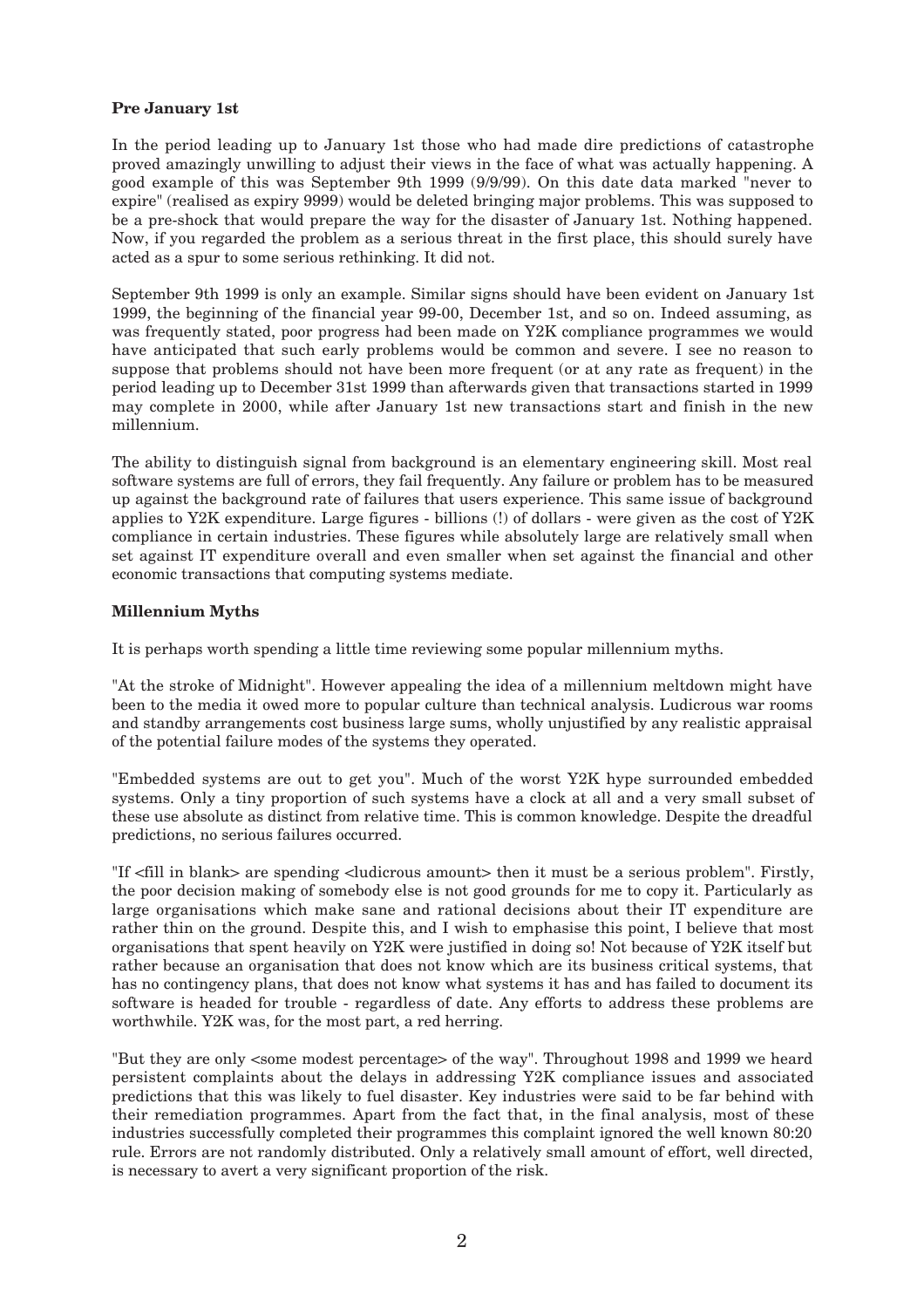"It's not us it's them". In predictions of Y2K mayhem, ripple failure of distributed systems formed an important component. Connected systems would fail with knock on consequences - like a line of dominos. This suggestion ignored the fact that distributed systems are built precisely because they are more stable and can cope with failure. By providing components, integrity checking at interfaces and independent computational resources, such systems are inherently much less failure prone than conventional systems. Ripple failure is a very rare failure mode.

"What will happen if". Most real computer users are used to failure, after all they are quite familiar with it. If their computer does not operate they use well practiced standby arrangements. If their computer makes a ludicrous suggestion they ignore it. If a funny date is printed on an invoice they tipex it out. In any case just because something could happen it does not make it likely to happen a distinction which most computer users understand but appears to have been lost on most so-called Y2K experts.

"It's not us that I worry about, it is <fill in name of less developed country>". Of course, it is now well known that, despite devoting much less effort to Y2K than the UK, most other countries (including less developed countries - such as Italy) experienced no significant Y2K problems. The explanation for this has been variously ascribed to the fact that either they have less technology or that they have more newer technology. Perhaps the most obvious explanation which is that they got it right and we did not, is too difficult to accept.

#### **Who and Why**

In order to understand Y2K reactions properly it is worthwhile to consider the major groups concerned.

Foremost of these is the public. Despite the best efforts of IT educators the public is in general ignorant about computing. This ignorance is combined with a growing recognition that they are dependent upon it. The mixture of ignorance and dependance is fertile ground for fear, it is perhaps no wonder that the level of public panic exceeded what would have been reasonable.

Many business managers have never considered themselves to be in technology dependent businesses. The growth in IT use in their businesses happened, relatively, slowly. Y2K and the attendant publicity caused a sudden jolt. The realisation rapidly dawned that their businesses were almost completely dependent upon a technology which they neither understood nor felt they had adequate control of. This shock again caused a panic reaction.

IT managers played an important role in Y2K hype. Many IT managers used Y2K as a loophole to fund long term maintenance, legacy and contingency planning problems which they would have had to address in any case. Similarly the advantages of being able to purchase new equipment and software with budgets drawn from outside the normal capital approval processes are obvious. As argued above this may have been mildly dishonest but was not harmful. On the other hand the funding required them to make a Faustian pact in which they promised that Y2K was a one-shot problem rather than educating the business in the long term need to invest in appropriate management of their software assets. It is well known that many centralised IT Departments have never felt entirely happy with distributed computing and with user control over the PCs on their desk. For some of these IT Departments Y2K has provided an opportunity to temporarily stem the tide and reassert their control.

The role that consultants and so-called Y2K experts have played is a complex one. Clearly money has been a substantial incentive to turn up the burner under Y2K hype. More significantly there has been a serious loss of a sense of proportion caused by being too close to the problem. I strongly suspect that many consultants recognised that potential consequences of Y2K had been exaggerated but felt that, on balance, the panic was good for business. In other words that unless business managers were made to panic they would do nothing about the broader issues of long term maintenance, legacy and contingency planning. This attitude is deeply wrong, unethical and sidesteps the overriding obligation to educate management to understand that software costs much more than its purchase price.